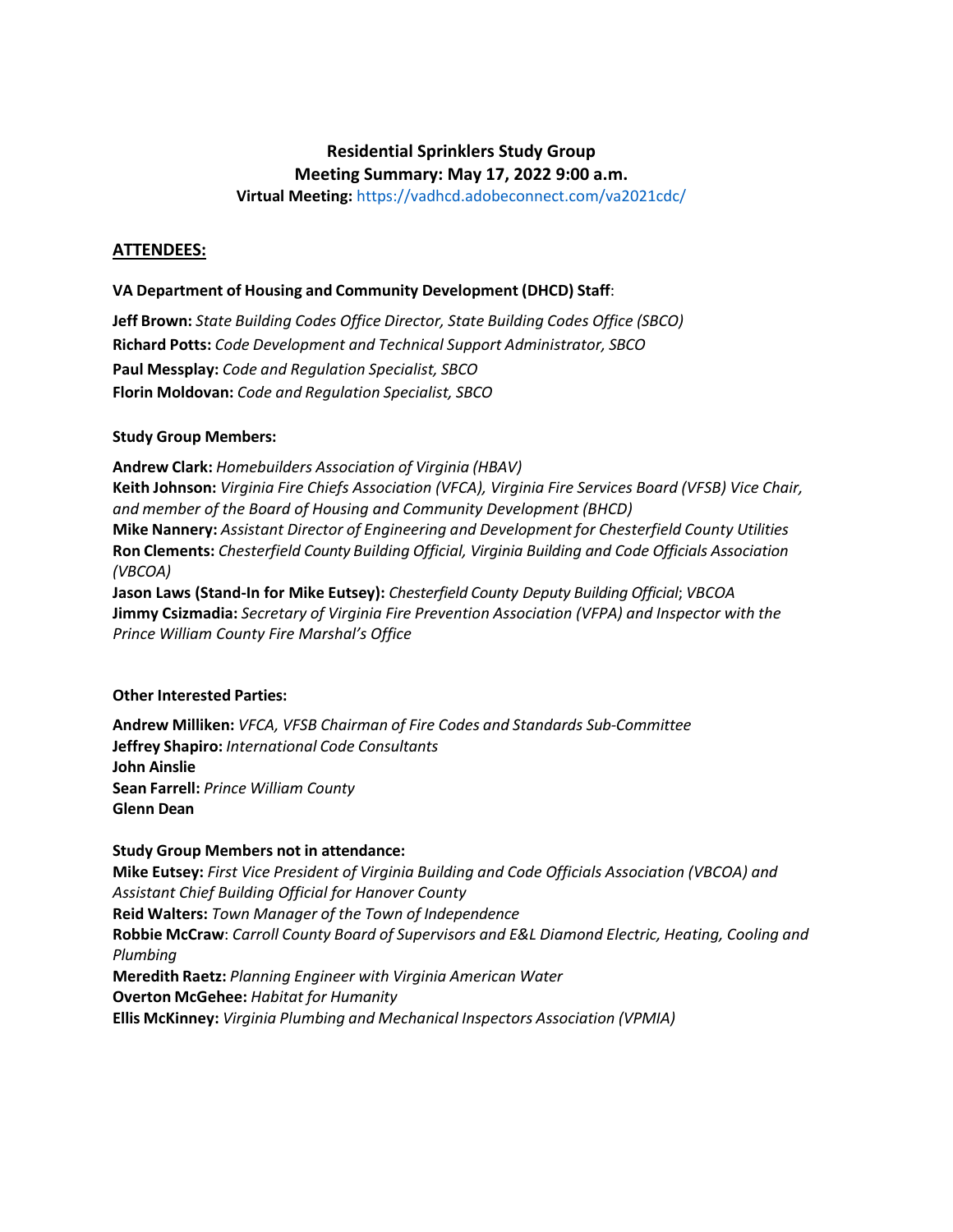# **AGENDA AND DISCUSSION ITEMS:**

#### **Welcome**

Jeff Brown: Agenda and documents were sent earlier to Study Group members, and are also in the file pod. The meeting is being recorded. DHCD staff can help with any technical problems. There will be a break every hour, and an hour for lunch from 12-1 if the meeting runs that long. Only Study Group members will discuss topics in the meeting, but others are welcome to sit in and listen and contact Study Group members outside of the meeting.

#### **Discussion**

#### **Townhouse Sprinkler Plans:**

Staff shared a set of plans, previously submitted by Jimmy Csizmadia on the screen for the group.

Jeff: Explained the at the first couple of items on the agenda (townhouse sprinkler plans and documents submitted by Andrew Clark) were continued form the last meeting. Opens the floor for comments.

Keith Johnson: Sprinkler systems being allowed to use a single pipe in a row of townhouses is a huge benefit. Not having to install a window well is a huge cost savings. When you look at these plans, these aren't the only way to do business. There are lots of tradeoffs that can be done when looking at the installation of a sprinkler system. It's very hard to get plans from the sprinkler contractors since there's so much competition. Andrew Clark: Asks Jeff Shapiro to send out his presentation that presented to interested group members prior to today's meeting. Some of these plans include 1" water meters and costs from localities for upsizing to a 1" meter is costly. These plans validate some of the concerns about the key driver of costs, which are water connection fees and meter fees. The incentives mentioned for developers are great, but they are outside the scope of the building code. Thanks, Jeff Shapiro, for the presentation.

Keith: The cost in Loudon County to upsize to a 1" meter is not expensive at all. Andrew: I compiled costs from localities. We found places like Henrico got up to \$17,000 when you move up to a 1" meter. Chesterfield went up to \$14,000. This is one of those rare incidences where Loudon is on the low-end of the cost spectrum. To Keith's point, it does run the gamut, but it does jump up significantly in some localities.

#### **Documentssubmitted by SG Member Andrew Clark:**

Jeff: Turns the floor over to Andrew to provide any comments on the documents he submitted. Andrew: What I attempted to do in these documents is show how the industry approaches not only sprinklers but building codes in general. The data here is fascinating, which has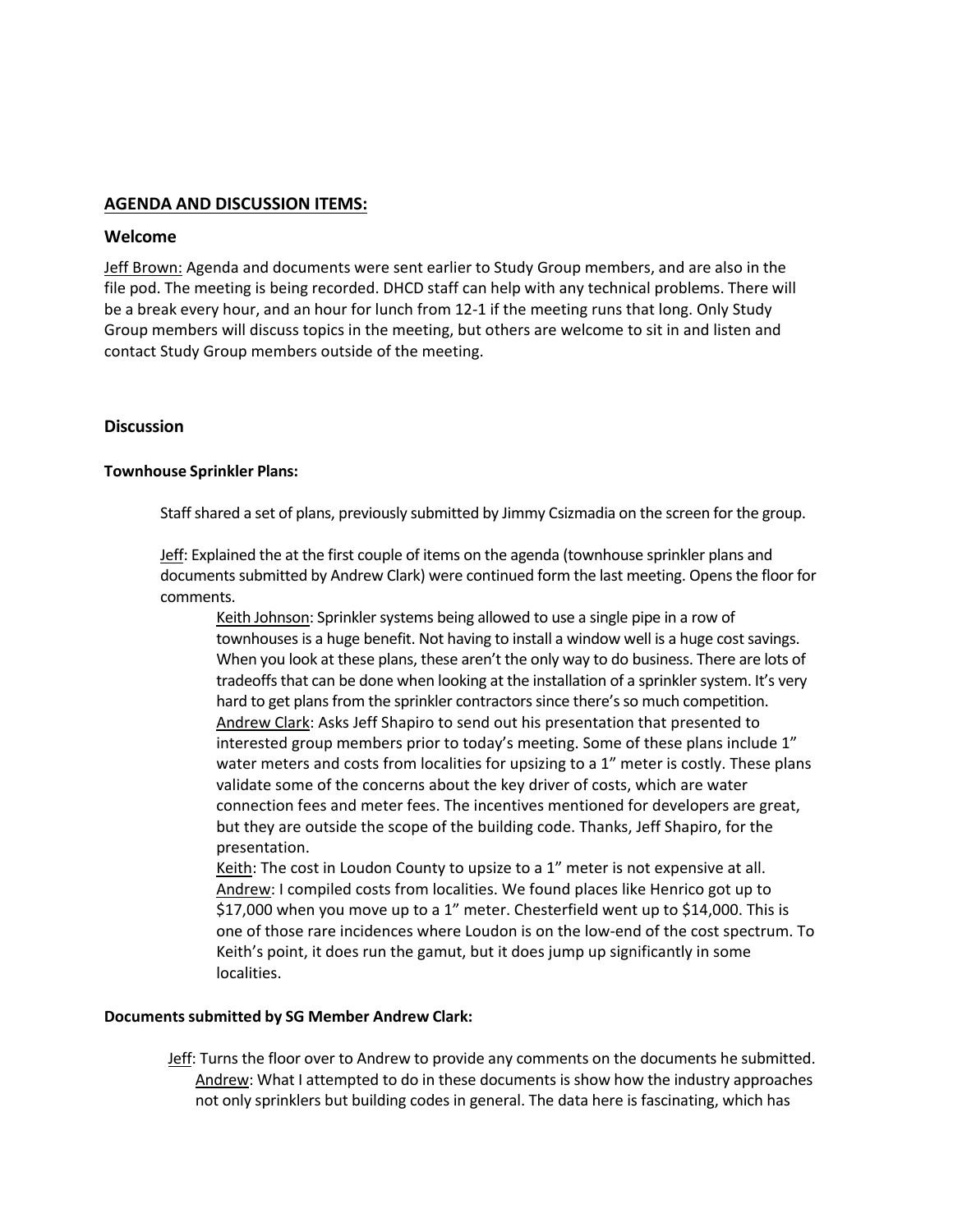been done by the general assembly. On Page 6 you'll see a number of households where housing is a cost burden, which is the threshold where housing costs become unsustainable. Nearly 30% of households are facing those cost burdens. On page 8 you'll see a table that shows the median home sales prices increasing. We're seeing a crisis where people can't afford houses. When we're approaching codes, we try to find a balance of costs and try and fit it into a bigger picture. We pulled these documents together to show some insight. This isn't anything to do with profit. These are costs passed on to the consumer. I know we'll probably disagree on the code proposals but it's at least important to know where folks are coming from. The first document is related to fire data. It's important to support the department of fire programs to help pull together all of these essential data points from localities to find where the pain points are so we can evaluate that as a committee or as the Board of Housing every time we have a code cycle to really prioritize our initiatives and figure out what are the best ways to tackle the problems that we're seeing in VA. That's outside of this discussion but hopefully this information is helpful.

> Keith Johnson: What Andrew is saying regarding affordable housing was forefront at the BHCD retreat and meeting last week, and I agree that we should look toward affordable housing to not price any homebuyer out of the market. I don't think you can blame the fire services for those costs. My ask was to look for affordable safe housing. It's the charge of fire and building codes. If I, as a fire chief, have a way to prevent injuries and deaths to civilians and firefighters, that's my charge. That's what I'm going to do. I can't put a price on a life or an injury. What I will offer is that the incentives offered by the building codes will help offset the cost of these systems. The ultimate goal is to not cost anything more for these systems and I think we can get there through the incentives and some of the insurance and tax credits for these systems. Andrew: Would anyone from the fire services side agree that the development incentives are outside of the building code and are local-driven? Keith: We mentioned the developer cost savings vs the building cost savings and many times those are the same entity. Those incentives are built into the building codes now, so there's nothing we need to do to put them in the code. I always get confused when we talk about costs because if we are saving money for the developer, certainly the builder is going to pay less because of the development process and ultimately the consumer will pay less. Andrew: The land development side incentives are options provided by the locality, correct? I get that there are some references to them in the code, but there's nothing that requires, say, Halifax County to provide development incentives for a developer for residential sprinklers. Reduction in street widths, connectivity requirements, all of which would be beneficial, but none of that is required. That's purely at the discretion at the local gov't.

#### **Documents submitted by SG Member Keith Johnson:**

Jeff: Turns the floor over to Keith to provide comments on the documents he provided. Keith: Just a couple of things. The HFSC Fact Sheet complements the NFPA documents I provided. I don't need to go through the benefits of sprinklers since everyone agrees on the benefits, so I'll focus on costs. Things have changed since the early 80's. Lumber is different,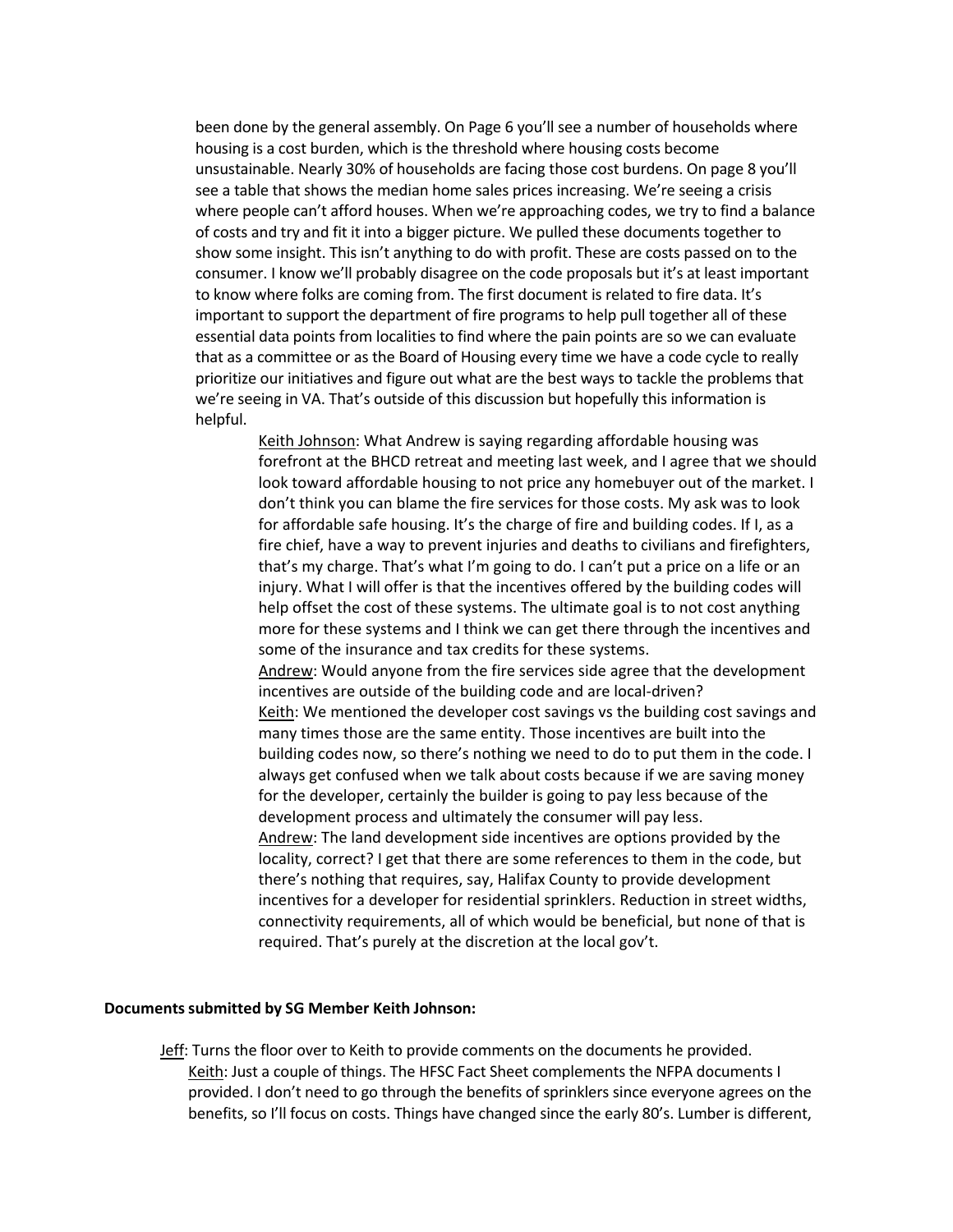furnishings in the home are different. Residents have less than 2 minutes to get out of a house in the event of a fire. When sprinklers are present, 96% of fires are kept in the room of origin. Sprinklers aren't designed to totally put the fire out, but they are designed to get civilians out of homes. There's also data that shows that homebuyers, especially millennials who make up 80% of homebuyers, want sprinklers in their homes once they learn about them, but builders aren't offering them. There are two different documents I'd encourage the group to focus on: US Fire Experience with Sprinklers and US Fire Loss Data. From 2015- 2019 sprinklers operating in home fires contained 96% of fires to the area of origin. The data that's all provided goes into great detail in the reduction of fires civilian injury and death, and firefighter injury and death.

Jimmy: Wants to go on the record stating that the presentation from Jeff Shapiro this morning was great and the documents provided by Keith are great.

Keith: To touch on Andrew's incentives question earlier. The incentives are built into the code so aren't the localities providing those incentives? How can a locality deny that? Ron Clements: We need to separate the building code incentives from the site work incentives. The way the fire prevention code is set up, in section 503, that's the only provision I can find for building code incentives, which isn't' to say there aren't others, but section 503.1.1 does allow an exception to the maximum distance a building can be from the fire apparatus road when an NFPA 13d or 13r system is provided in a building. The problem is, if you look at 503.1, the first exception allows the locality to have their own access road requirements, which they may not allow those exceptions. And Ch. 1 of the fire prevention code allows localities to have more restrictive ordinances. It may be a worthy conversation to have to look into that. Is there more that could be done on the site side? Should there be some limitation put into Title 27 with regard to localities overriding the fire prevention code with more restrictive requirements.

Keith: Also references 507.5.1.2 for incentives.

Jimmy: The problem is with the developers – they want to put as many homes as possible in a given area.

Ron: Just to clarify what I meant by the exception. I do not see any such exception in 507 similar to 503 that allows a local written policy to override these sections. The broader point is in 101.5, which allows a locality to override the requirements of the fire prevention code via local amendment. It may be worth looking at this at the statutory level to prohibit removing sprinkler incentives in local regulations.

Jeff: The regs do say the localities can do something more restrictive. When dealing with things like fire roads and fire hydrants, which are outside the scope of construction, the localities could do something with those. If we want to guarantee these tradeoffs should be made available to everyone, that's something we should look at further.

#### **Other Documents and Considerations**

#### **Code Change Proposals:**

Jeff: The three proposals have been submitted in cdpVA and will be discussed at the June General Stakeholder Workgroup meetings. Since they are related to townhouse sprinkler systems, we wanted this group to have an opportunity to discuss them today, ahead of the June meetings, so we can capture any comments in the study group report. We will look at each of these and see if there's any thought or discussion surrounding them. If you see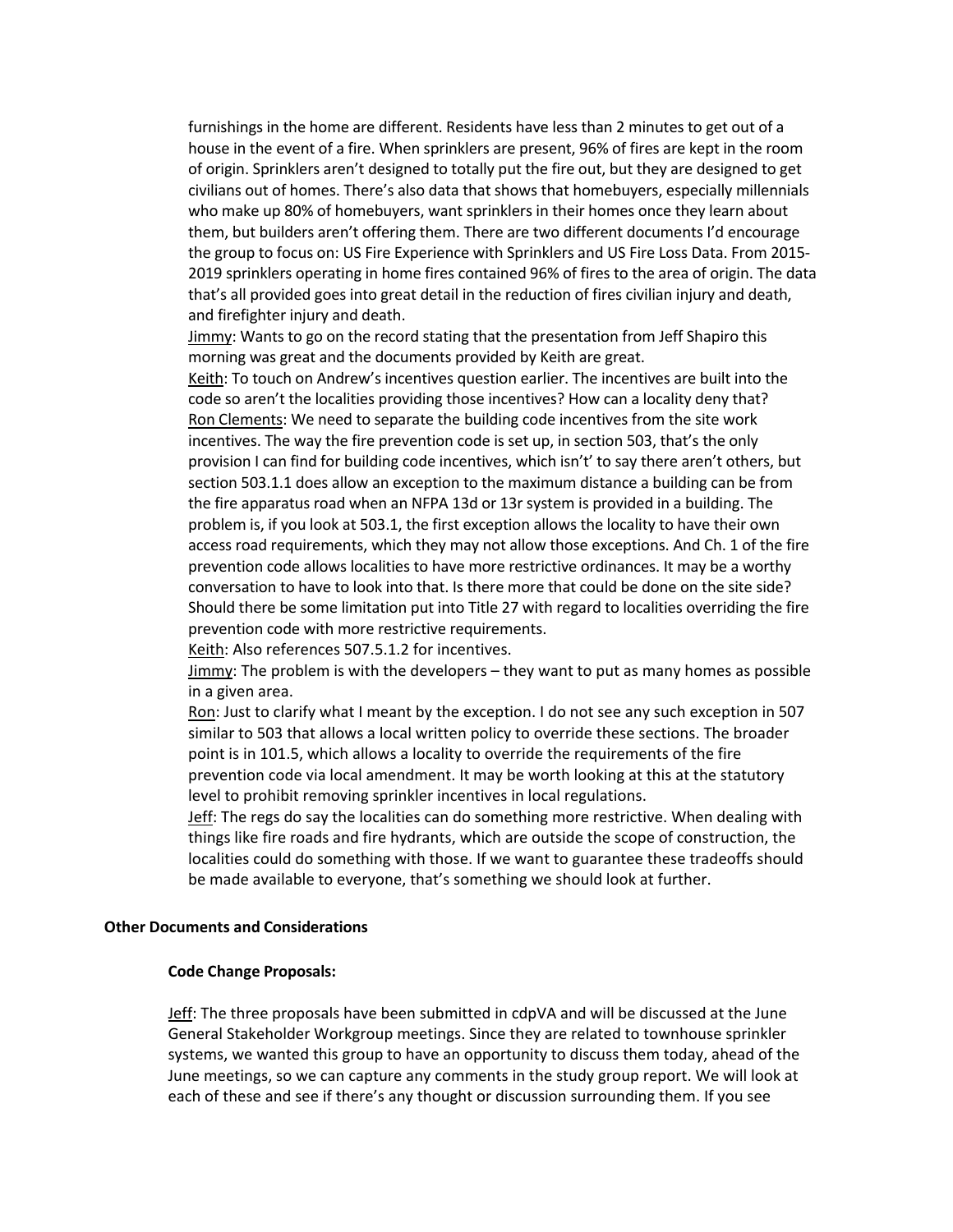something you really like, we can look into the study group supporting it. We will allow code change proponents to provide an overview of their proposal and answer related questions from study group members.

#### **RB313.1-21** – Andrew Milliken

Andrew M.: Provides an overview of the proposal, which requires automatic fire sprinkler systems in townhouses.

> Andrew Clark: When we started this initial conversation, and Keith has mentioned it on several occasions, our focus was going to be only on townhouses. Now, we have proposals for townhomes and single-family homes - I thought the intent of this workgroup was to focus on townhomes.

Keith: All three proposals cover townhomes, but Glenn Dean's also covers single-family homes. When you look at the different types of systems, the code allows them to be installed in accordance with P2904, 13D, or 13R. So that's up to the builder.

Andrew Clark: Maybe we can pull up the meeting minutes from one of our prior discussions, but I thought the comment was made that there was no point in having a conversation about 13R.

Jeff: This is just intended to be an opportunity for this group to look at and discuss these residential sprinkler proposals that were submitted in cdpVA by individuals that are not part of this study group. If a member does not want to support a proposal because they feel it is outside of the scope, they are welcome to do that. Keith: I would be fine recommending disapproval for proposals that deal with single-family homes and having the focus of the group being only townhomes.

**Jeff:** Asks the group how they want to proceed with proposals that reference single-family homes.

Keith: Fine with removing single-family dwelling discussions. Andrew Clark: We can make it clear that the group did not discuss single-family and two-family system design. Or we move the singlefamily proposals as consensus for disapproval. This was a workgroup for townhomes and here we are covering the entire gamut of houses.

**Jeff:** We do not expect an official recommendation on these proposals from this group. Our thought is to collect comments on these proposals from this group to provide to the Board. If we feel like we do have complete consensus and we want to shift gears and make a recommendation we can do that, but the intent was never to make a recommendation. The intent is only to collect comments to provide to the Board.

Andrew Clark: I'm good with that. I'll respect the process. If the workgroup will not make a formal recommendation, then I'm good with that. I'll let the proponents figure out how they want to handle their individual proposals.

Andrew Milliken: Just to clarify. This proposal does not change or modify anything with regard to P2904, 13D or 13R. That's existing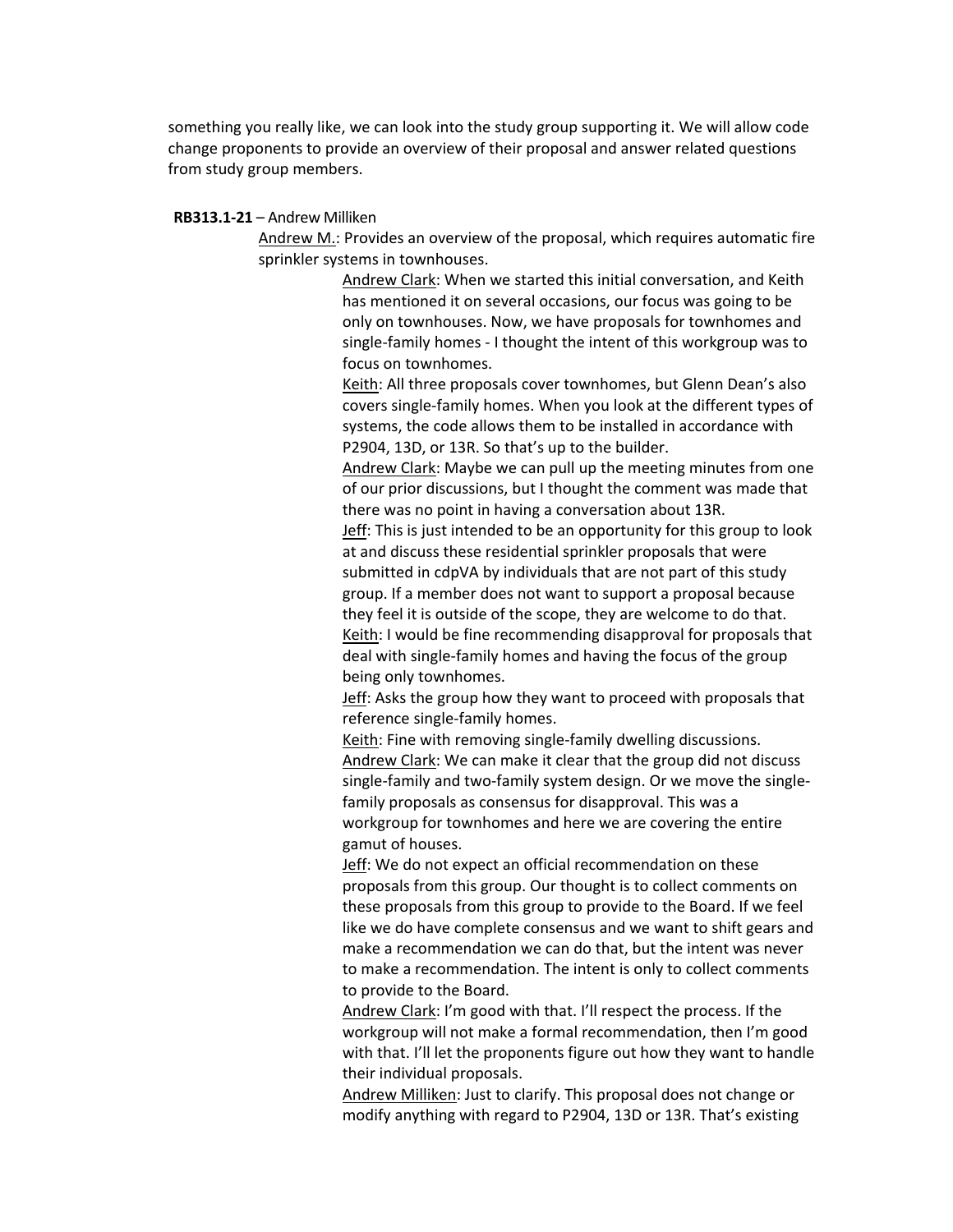language not being changed by this proposal. That's good feedback if there's a desire to limit it to P2904 and 13D systems.

Keith: In the spirit of collaboration, I agree with Andrew Clark 100%. This workgroup has not spoken about and will not be speaking about residential sprinkler systems in residential single-family homes. We are focusing on P2904 and 13D systems. 13R is existing language.

Jeff: Staff will capture everyone's thoughts on that and will be clear on that in the report. We will have the group review it and provide any feedback or needed corrections. We will get that report drafted and sent out to the group as soon as we can to give everyone 4 or 5 days to review it and provide comments.

Jimmy: I agree with excluding residential single-family homes. Andrew, I think the biggest thing here is that there are townhouses now that require a 13R system. That's why the NFPA standards are there. Once you get above 3 stories, it's got to be a 13R system. Andrew Clark: If the 13R system language is in there, could a locality require the home be built to that standard?

Jimmy: We can't arbitrarily pick which system we want the builder to use. It's based on the design of the building. We can't force a builder to use a 13R system.

Ron Clements: The permit applicant or the designer would choose which system to use. The code official does not have the authority to pick the system.

Mike Nannery: My recollection for the task of the workgroup is to focus on townhouses, not single-family homes.

#### **RB313.1(2)-21** – Glenn Dean

Jeff: Opens the floor to Glenn Dean

Glenn: Given the discussions so far, no further comments at this time.

#### **RB313.1(3)-21** – Jeff Shapiro

Jeff Brown: Opens the floor to Jeff Shapiro.

Jeff Shapiro: Would like to bring up a couple of points. The terminology used in VA – I'm not sure why you vary from the model code. Model code language is "automatic sprinkler system" instead of "automatic residential fire sprinkler system." I would like to point out that the model codes do not include NFPA 13 or 13R. When I submitted my proposal last cycle, I was told that I had to include NFPA 13 and 13R. I think it would be better to remove 13 and 13R. My proposal here is a bit different than Andrew's. I looked at the approach taken in Washington State, which over the course of two cycles eventually passed a statewide requirement for townhouses to be fully sprinklered. My proposal provides an exception to only require townhouses to be sprinklered when they are over three townhouse units to accommodate smaller builders in rural areas. My desire was to provide an option to build townhouses without sprinklers up to three units.

Andrew Clark: Has the department of fire programs weighed in on these proposals? Do they support one over the other? Are they neutral?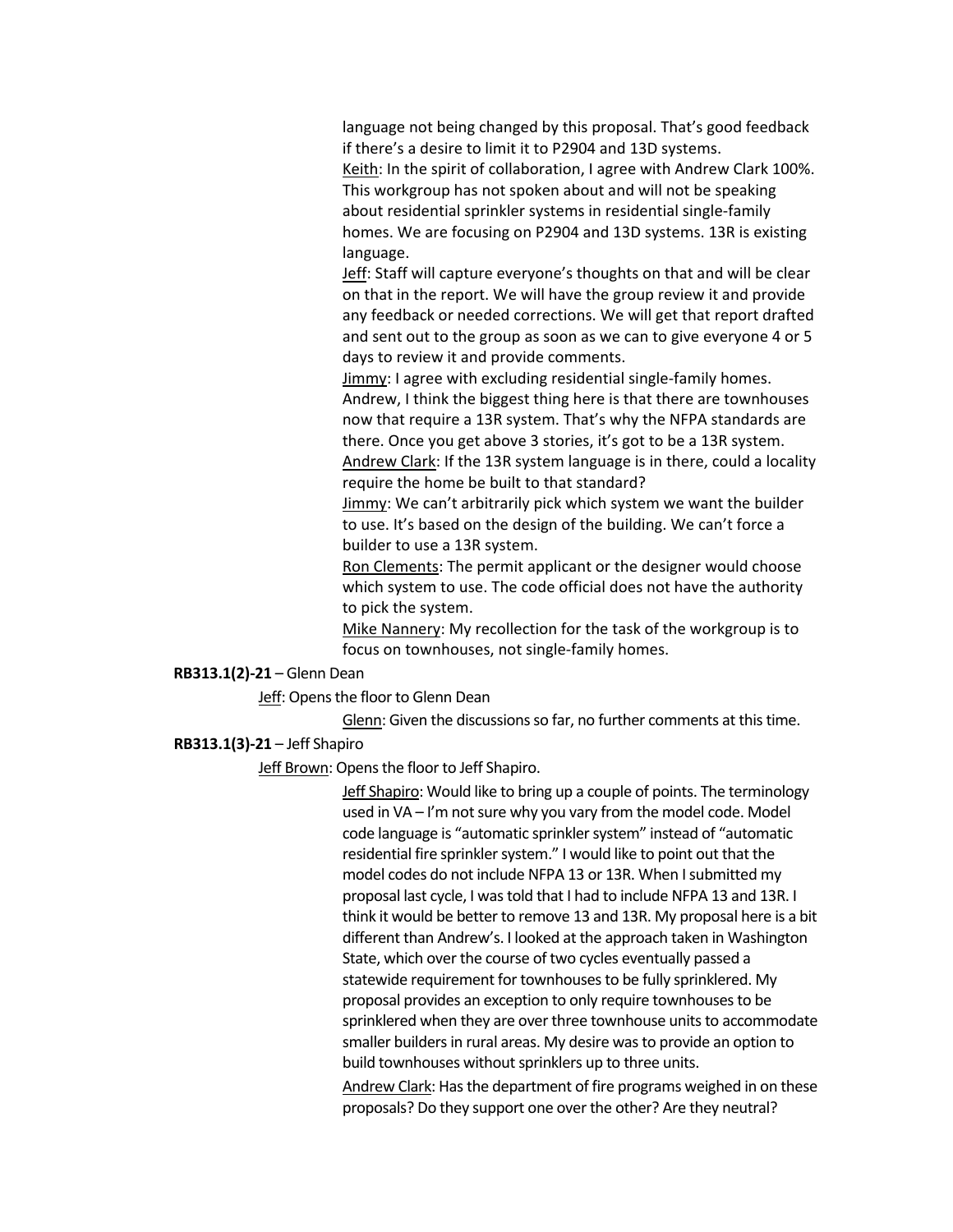Keith: No, the codes and standards committee is meeting today so they will be looking at them today.

Andrew Clark: So that is the Board, correct? But what about the department?

Keith: The department itself? No. The Fire Services Board is a part of the Department of Fire Programs and the Codes and Standards Committee is a part of the Fire Services Board. And I just wanted to comment on Jeff's proposal that the nuances of Virginia's code and the model codes are interesting and I appreciate those being brought up. The exception in the proposal for more than three townhomes is another example of trying to get consensus between all of the stakeholders. I don't know what else we can do to try and improve the civilian safety, firefighter safety, and building safety in our communities.

Andrew Clark: It would be nice to figure out what the position of the Fire Services Board is. I don't know what we do about the group expanding its scope beyond its original intent from focusing to townhomes to include single-family homes.

Keith Johnson: The VFCA is in support of both Andrew Milliken's proposal and Jeff Shapiro's proposal.

Andrew Clark: Asks staff to send him the audio and minutes from the previous meeting to review comments by Keith Johnson regarding 13R systems.

Jeff Brown: It seems like there is consensus from the group to remove 13 and 13R systems from the proposals. What does everyone think about that?

Keith: Can we ask the proponents of both code proposals if they are okay with that?

Jeff Brown: Yes. Andrew Clark, would that help with some of your concerns if the proponents did that?

Andrew Clark: Yes, it would certainly bring us consistent with the intent of the workgroup. I'd ask to strike the one and two-family language as well.

Jeff Brown: Andrew Milliken, would you be comfortable suggesting that floor amendment when we get to June on your proposal?

Andrew Milliken: Sure, I would have no objection to that.

Jeff Brown: Jeff Shapiro, are you in agreement with suggesting that floor amendment in June?

Jeff Shapiro: Actually, it would be best to just strike Virginia's amendment to get us back to the model code. It should be done in townhouses and one- and two-family dwellings.

Jeff Brown: Basically, what we are recommending is taking R313.1.1 and reverting it to the model language: "Automatic sprinkler systems for townhouses shall be designed and installed in accordance with Section P2904 or NFPA 13D." Andrew Milliken are you good with that for your proposal, as well?